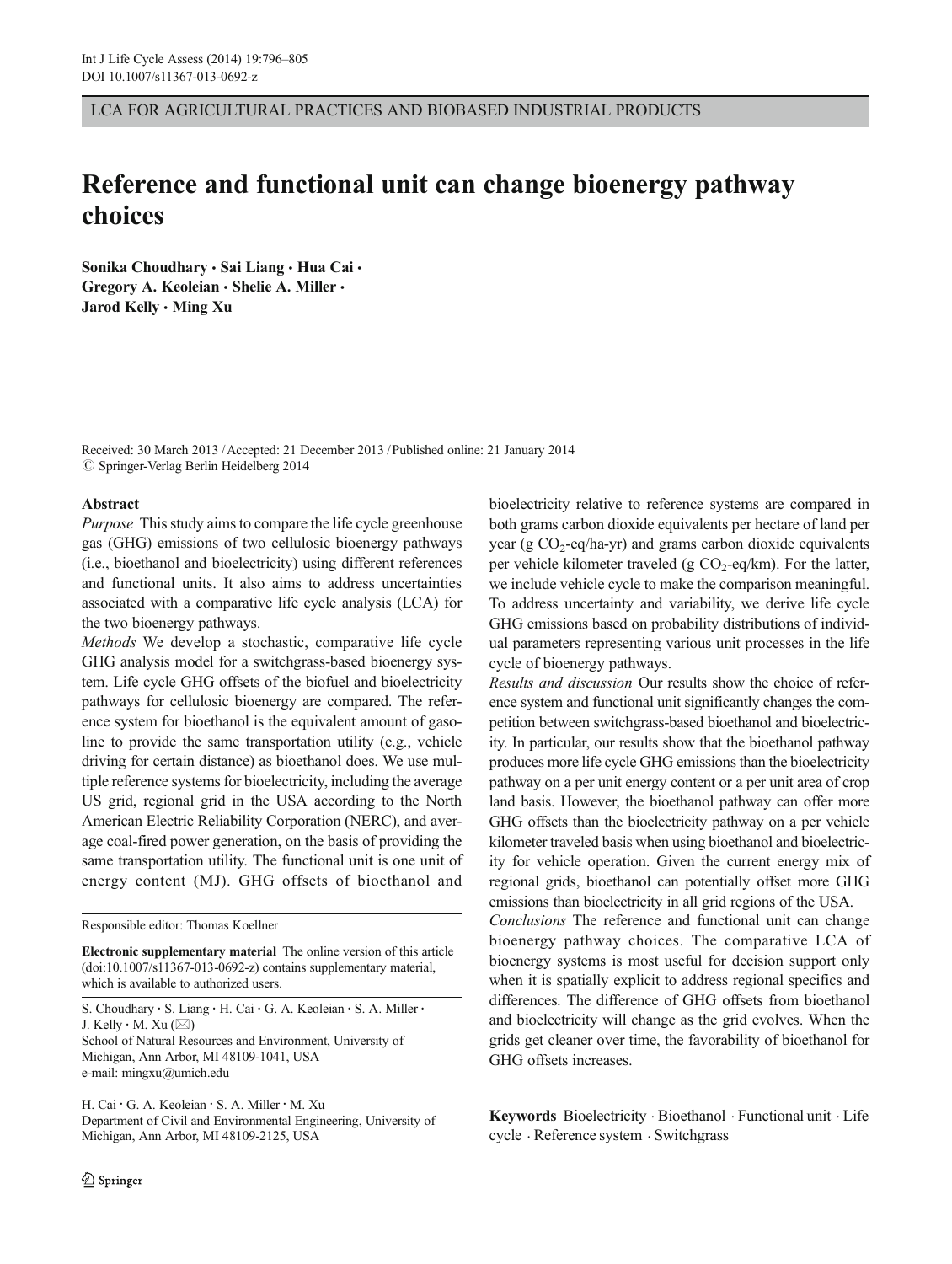## 1 Introduction

Driven by increasing demand for alternative energy sources and rising concerns on climate change mitigation through reducing greenhouse gas (GHG) emissions, biomass-based energy (bioenergy) has experienced rapid development in the last decade. Bioenergy derived from cellulosic feedstocks (non-food-based feedstocks including crop residues, wood residues, dedicated energy crops, and industrial wastes) is particularly promising for increasing renewable energy supply and reducing GHG emissions (Carroll and Somerville [2009](#page-8-0); Liang et al. [2012](#page-9-0)).

Cellulosic biomass can be converted into two more usable forms of energy: liquid fuels (e.g., bioethanol) or electricity. In the USA, cellulosic biofuel development is strongly supported by the current government policies. The Renewable Fuel Standard (RFS) mandates the production of biofuels to reach 36 billion gallons per year by 2022, with 21 billion gallons from cellulosic and other advanced biofuels (i.e., biofuels other than derived from corn starch or other food crops) (US EPA [2012](#page-9-0)). On the other hand, state governments have established Renewable Portfolio Standards (RPS) to promote electricity generation from renewable sources, including biomass (bioelectricity) (DSIRE [2012](#page-8-0)). It is estimated that the potential market value of bioelectricity will reach \$53 billion by 2020 (Pike-Research [2010\)](#page-9-0).

These two cellulosic bioenergy pathways generate different life cycle GHG emissions. Life cycle analysis (LCA) studies have separately measured life cycle GHG emissions of cellulosic biofuels (e.g., Bessou et al. [2011;](#page-8-0) Fu et al. [2003;](#page-8-0) Hill et al. [2006;](#page-8-0) Liang et al. [2012](#page-9-0); Uihlein and Schebek [2009](#page-9-0); Kumar and Murthy [2012](#page-9-0); Bai et al. [2010\)](#page-8-0) and bioelectricity (e.g., Heller et al. [2003;](#page-8-0) Mann and Spath [1997;](#page-9-0) Luk et al. [2013\)](#page-9-0). However, what is more relevant to policy making is to compare these two pathways under the same system boundary and same assumptions. To date, only a few studies have conducted comparative life cycle GHG analysis for the two cellulosic bioenergy pathways. Campbell et al. found that bioelectricity can power approximately 81 % more transportation mileage and produce an average of 108 % more GHG emissions offsets than cellulosic ethanol on a per unit area of cropland basis (Campbell et al. [2009](#page-8-0)). Rowe et al. also found, on a per unit energy content basis, the cellulosic biofuel pathway resulted in more life cycle GHG emissions and fossil energy inputs than the pathway of producing heat and power using cellulosic biomass (Rowe et al. [2011\)](#page-9-0).

While bioelectricity seems to offer more life cycle GHG offsets than cellulosic biofuels do, these studies only compare particular aspects of these two bioenergy pathways due to the selection of functional units. In particular, Campbell et al. [\(2009\)](#page-8-0) only compare these two pathways on a per unit area of cropland basis, while Rowe et al. ([2011\)](#page-9-0) choose energy content of the final products as the comparison basis. Neither of them compares these two pathways based on the actual functions of biofuels and bioelectricity. For biofuels, the primary function obviously is to provide transportation utility. However, functions of bioelectricity are more complex due to the fact that bioelectricity generation will most likely be connected with the grid. Thus, bioelectricity could be used for many more purposes than charging batteries for electric vehicles (EVs) as studied in Campbell et al. [\(2009\)](#page-8-0). In addition, the GHG offsets from bioelectricity largely depend on the regional energy mix on the grid; but such grid-dependent GHG offsets are not well quantified.

Moreover, inherent uncertainty and variability exist in LCA, which pose significant challenges to the interpretation of LCA results for decision support (McKone et al. [2011\)](#page-9-0). While quite a few recent studies have discussed the uncertainty and variability in LCA of biofuels (e.g., Campbell et al. [2009;](#page-8-0) Mullins et al. [2011;](#page-9-0) Stratton et al. [2011](#page-9-0); Whitaker et al. [2010\)](#page-9-0) and bioelectricity (e.g., Campbell et al. [2009;](#page-8-0) Johnson et al. [2011](#page-9-0)) individually, to our knowledge, there are no published studies examining the uncertainty and variability associated with a comparative LCA of the biofuel and bioelectricity pathways for cellulosic bioenergy. Such kinds of studies can provide significant additional information for policy making on cellulosic bioenergy.

In this paper, in order to address the two research needs noted above, we present a comparative and stochastic life cycle GHG analysis of the biofuel and bioelectricity pathways for cellulosic bioenergy. We use an attributional LCA approach in this study to address the impacts due to the production of biofuel and bioelectricity instead of considering indirect effects arising from changes in the outputs of biofuel and bioelectricity (Brander et al. [2008\)](#page-8-0). We quantify the life cycle GHG emissions of each pathway, comparing with reference fossil-based energy systems at the regional level likely to be displaced by either biofuels or bioelectricity. To address uncertainty and variability, we derive the life cycle GHG emissions based on probability distributions of individual parameters representing various unit processes in the life cycle of bioenergy pathways. Given that cellulosic biofuels and bioelectricity production compete with each other for limited supply of land and biomass, this research is directly relevant to bioenergy policy-making in the USA.

Analysis in this research focuses on bioethanol and bioelectricity derived from switchgrass. As a perennial grass native to North America, switchgrass is widely considered as a popular candidate crop for the cellulosic ethanol production under the RFS and can be used to generate electricity at the utility scale by direct firing or gasification process (McLaughlin and Kszos [2005](#page-9-0)). The comparative and stochastic life cycle GHG analysis framework for different bioenergy pathways will be generally applicable to other cellulosic sources such as willow plant or corn stover.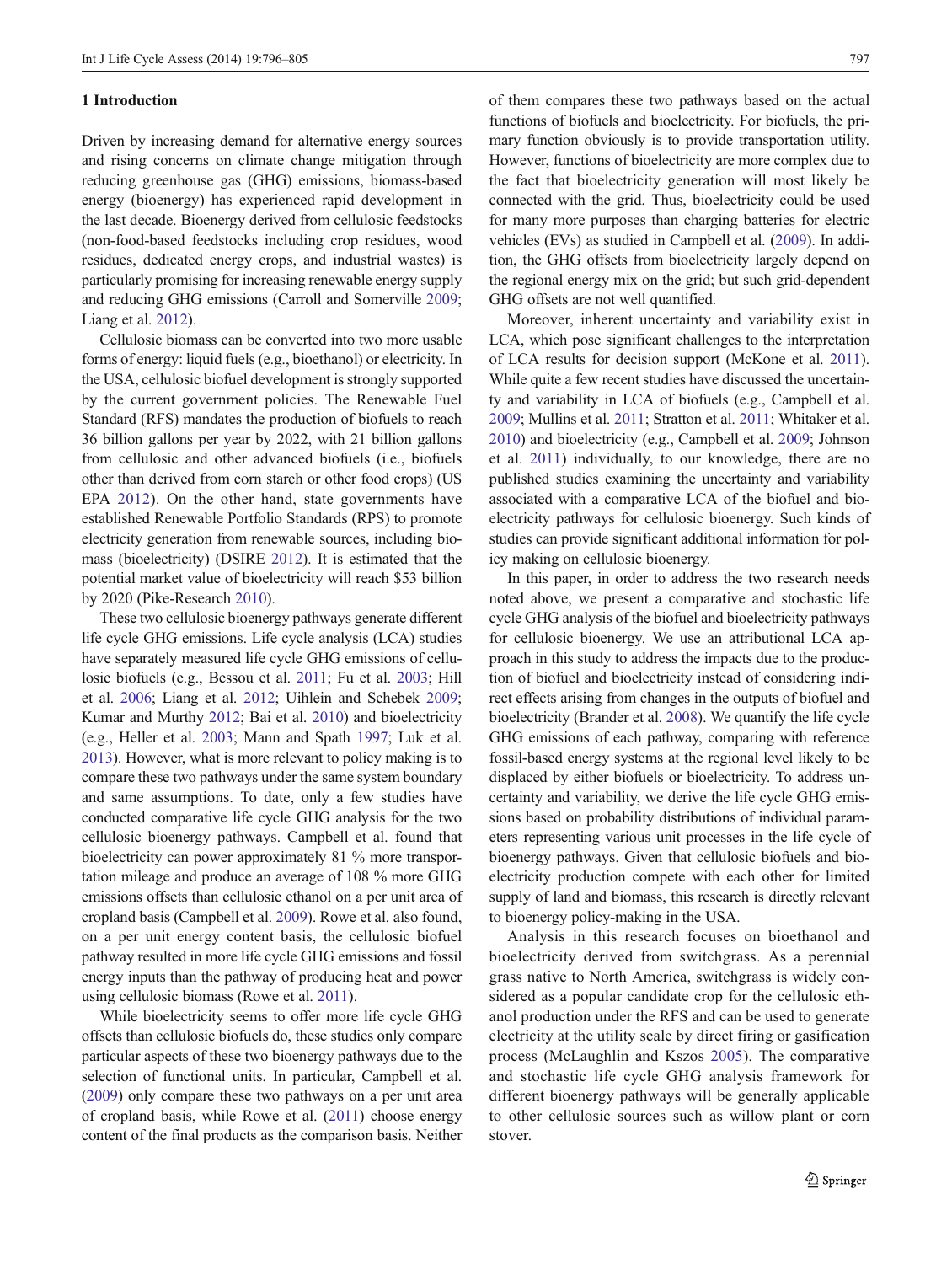## <span id="page-2-0"></span>2 Methods and data

## 2.1 System boundary

As shown in Fig. 1, the system boundary of this study includes agricultural inputs for switchgrass cultivation, feedstock collection and transportation, production, distribution, and end use. We assume that switchgrass feedstock is converted into electricity through integrated gasification combined cycle (IGCC). Fossil-based energy usage and GHG emissions are accounted for in each stage within the system boundary. Other environmental impacts are not covered in this study, which represent an important research avenue in the future to avoid shifting environmental impacts from one to another (Liang et al. [2012,](#page-9-0) [2013;](#page-9-0) Yang et al. [2012](#page-9-0)). Although  $CO<sub>2</sub>$  emissions from biomass combustion can potentially have relatively significant contribution to global warming (Cherubini et al. [2011](#page-8-0)), we assume carbon neutrality for bioenergy production for simplicity in this study. In particular, usable form of energy is generated using a feedstock (switchgrass) which is grown specifically for this purpose. The carbon sequestered in switchgrass growth offsets the carbon emissions from bioethanol combustion or biomass combustion for power generation. We account for the difference between EVs and liquid fuel-powered vehicles in this study based on the literature results. Indirect land use change (ILUC) impacts are important in bioenergy LCA (Chamberlain et al. [2011](#page-8-0); Mathews and Tan [2009](#page-9-0); Plevin et al. [2010](#page-9-0); Rowe et al. [2011;](#page-9-0) Sanchez et al. [2012;](#page-9-0) Hertel et al. [2010](#page-8-0); Kløverpris et al. [2008](#page-9-0), [2010;](#page-9-0) Searchinger et al. [2008](#page-9-0); Tonini et al. [2012](#page-9-0); Vázquez-Rowe et al. [2013;](#page-9-0) Reinhard and Zah [2011\)](#page-9-0). However, this study conducts the LCA from an attributional perspective, which only considers direct impacts in different parts of the life cycle (Brander et al. [2008\)](#page-8-0). Moreover, GHG emissions from ILUC will be the same per hectare of switchgrass regardless of ultimate end use. We hence do not account for GHG emissions associated with ILUC in this study. Detailed information regarding assumptions made for this study can be found in the Electronic Supplementary Material.

# 2.2 Reference system

The reference system refers to a fossil fuel alternative to which bioenergy is compared. Energy from bioethanol has a different utility than energy from electricity. Bioethanol helps with meeting the demand of alternative fuels for the transportation sector, whereas bioelectricity helps in reducing the fossil fuel consumption in the electric power generation. We consider the savings in GHG emissions of bioenergy systems from the displacement of fossil fuels along particular pathways. Based on this criterion, it becomes important to quantify the life cycle GHG emissions impacts of each pathway as compared to the reference case—the fossil energy system. A reference



Fig. 1 System boundary of comparative life cycle GHG analysis for switchgrass-based bioenergy pathways in this study

case energy system is chosen that is realistically likely to be displaced by the particular bioenergy system. In the case of cellulosic bioethanol in the USA, it is most likely to replace gasoline use in internal combustion engine vehicles. Hence, the reference system chosen for cellulosic bioethanol is the equivalent amount of gasoline that provides the same transportation utility as cellulosic bioethanol does. Choosing a reference system for bioelectricity is more complex. Bioelectricity is most likely to replace average grid electricity in a region. However, the environmental profiles of grid electricity vary from region to region due to different energy mix for power generation. In this research, we use multiple reference systems for bioelectricity, including the average US grid, regional grid in the USA according to the NERC, and average coal-fired power generation. More details on the reference system can be found in the Electronic Supplementary Material.

## 2.3 Functional unit

The life cycle GHG emissions from the bioethanol pathway are expressed in grams carbon dioxide equivalents per megajoule of energy output (g  $CO_2$ -eq/MJ). The lower heating value (LHV) of bioethanol is used to convert it from volumetric units to megajoule. Using megajoule instead of volumetric units makes it easy to compare bioethanol with its fossil-based counterpart, gasoline system, as well as bioelectricity life cycle GHG analysis results of which are also expressed on a per unit energy content (MJ) basis. It is a convenient unit to compare bioelectricity with other reference electricity systems such as the US grid average, regional grids, or coal-fired power plants. GHG offsets of bioethanol and bioelectricity relative to reference systems are compared in both grams carbon dioxide equivalents per hectare of land per year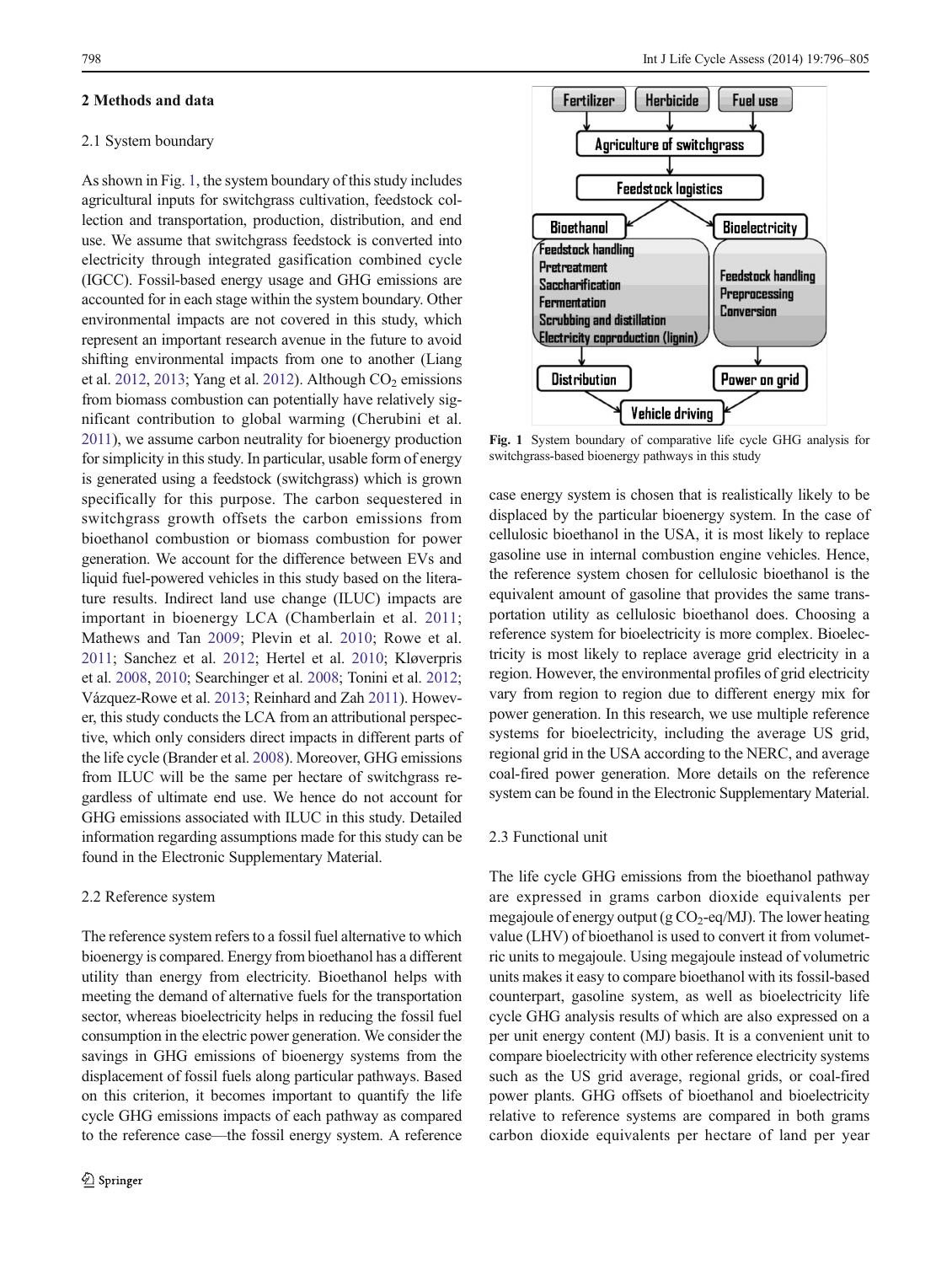(g  $CO<sub>2</sub>$ -eq/ha-yr) and grams carbon dioxide equivalents per vehicle kilometer traveled (g  $CO_2$ -eq/km). For the latter, the vehicle cycle is included in the system boundary to make the comparison meaningful. More details on the functional unit can be found in the SI.

## 2.4 Comparison of greenhouse gas offsets per hectare of land

The comparison of GHG offsets per hectare (ha) of land is formulated to indicate GHG offset potentials in terms of land use efficiency or GHG offset potentials from a unit area of cropland. The reference system for the bioethanol pathway is gasoline, while the references for the bioelectricity pathway are the US average grid and coal-fired power generation. We assume that all the switchgrass produced in a year from a hectare of land is either used to produce ethanol or electricity.

# 2.5 Comparison of greenhouse gas offsets per vehicle kilometer of travel

Comparison of GHG offsets per vehicle kilometer (km) of travel is formulated assuming that all the biomass is used only for powering the transportation sector. We assume that bioelectricity is used to charge EVs, and bioethanol is used to power flex fuel vehicles (FFVs). We account for both the fuel cycle and vehicle cycle GHG emissions in this comparison.

## 2.6 Monte Carlo simulation to address uncertainty

Instead of using single average values for input parameters in the life cycle GHG analysis, we define a domain of possible values using probability distributions for each parameter. We then use Monte Carlo simulation (100,000 samples) to generate random inputs from the probability distributions defined for each parameter, perform deterministic computation on the inputs, and aggregate the results (Hung and Ma [2009\)](#page-9-0). These parameters are assumed to be independent of each other for simplicity given the focus of this research on reference systems. Addressing the interdependence of key parameters (e.g., switchgrass yield and herbicide application rate) in future research can potentially change the result of the comparative life cycle GHG analysis; however, the importance of selecting the right reference system remains valid. The MATLAB software is used to perform these simulations. The total life cycle GHG emissions are the sum of the emissions at each stage.

# 2.7 Data sources

To obtain probability distributions of input parameters for Monte Carlo simulations, we examined a variety of data sources to derive the means and variations for each parameter. We develop probability distributions for parameters following Binkman et al. [\(2005\)](#page-8-0). All input parameters are assumed to

follow normal distributions or triangular distributions with adjustment for unrealistic results (e.g., negative values), which are detailed in the Electronic Supplementary Material. Data for the agriculture phase are obtained from the studies of Davis et al. [\(2008\)](#page-8-0), Groode ([2008\)](#page-8-0), and Johnson et al. [\(2011\)](#page-9-0). Table S1 in the Electronic Supplementary Material summarizes the mean and standard deviation values of major LCA input parameters in the switchgrass agricultural phase. Fig. S1 (Electronic Supplementary Material) shows the probability distribution for switchgrass yield used in our analysis. We use the integrated biomass supply analysis and logistics (IBSAL) model to estimate the energy use and GHG emissions associated with switchgrass collection and transportation logistics (Kumar and Sokhansanj [2007](#page-9-0)). Data for the cellulosic bioethanol production process are obtained from the studies of Humbird et al. ([2011\)](#page-8-0) and MacLean and Spatari [\(2009](#page-9-0)) based on a detailed technical process design. Fuel economy data for vehicle driving using gasoline, bioethanol, and electricity are acquired from West et al. and the Department of Energy (DOE [2012;](#page-8-0) West et al. [2007](#page-9-0)). Conversion efficiencies for biomass to electricity are assimilated from existing deployed bioelectricity power plants (Bessou et al. [2011](#page-8-0); Brown et al. [2009](#page-8-0); Peterson and Haase [2009\)](#page-9-0). Appropriate GHG emission factors are taken from the Greenhouse gases, Regulated Emissions, and Energy use in Transportation (GREET) model 1.8 version (ANL [2012\)](#page-8-0). Vehicle cycle GHG emissions are from Hawkins et al. ([2013](#page-8-0)). In addition, feedstock logistics and biorefinery chemical uses are poorly documented in literature given the huge regional variations. We have reviewed the most recent literature and referred to the most relevant data sources. Detailed information regarding data sources and derived probability distributions for life cycle GHG analysis parameters can be found in the Electronic Supplementary Material.

# 3 Results

## 3.1 Life cycle greenhouse gas emissions

Our results complement Campbell et al. [\(2009\)](#page-8-0) and confirm with Rowe et al. [\(2011\)](#page-9-0) that the life cycle GHG emissions of the switchgrass-based bioethanol pathway are generally higher than those of the bioelectricity pathway on a per unit energy content basis (Fig. [2a\)](#page-5-0). Delivering 1 MJ worth of bioethanol derived from switchgrass on average produces 7.1 g  $CO<sub>2</sub>$ -eq GHG emissions more than delivering 1 MJ worthy of bioelectricity, ranging from 1.4 to 12.4 g  $CO<sub>2</sub>$ -eq. The probability distributions of the life cycle GHG emissions for switchgrass-based bioethanol and bioelectricity pathways are both skewed to the right (Fig. S5, Electronic Supplementary Material). These right-tailed distributions lead to the lefttailed distribution of the difference between bioethanol and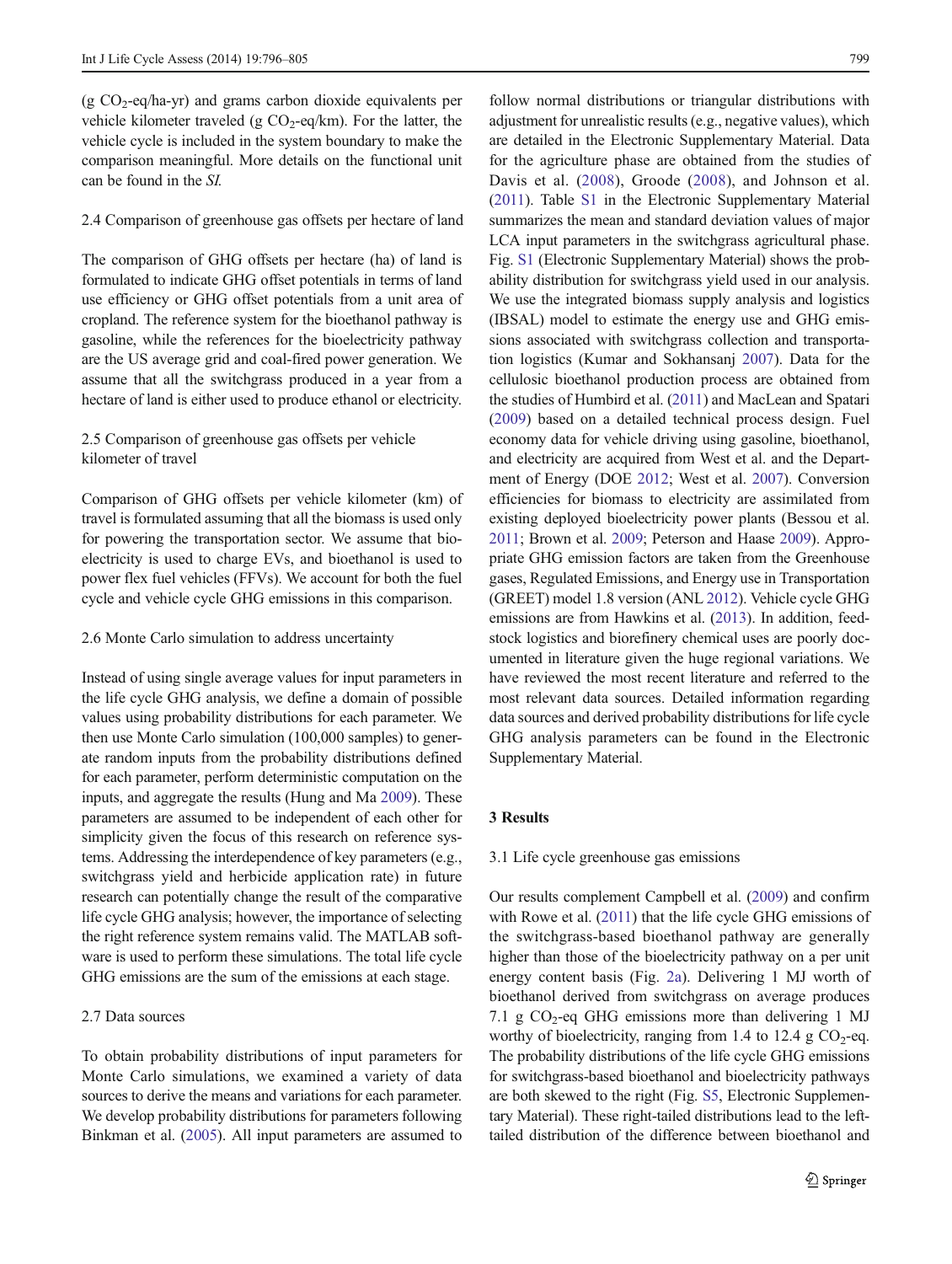bioelectricity in the life cycle GHG emissions (Fig. S6, Electronic Supplementary Material). It suggests that, under highly unlikely circumstances (left tail in Fig. S4, Electronic Supplementary Material), producing bioelectricity using switchgrass as the feedstock could generate slightly more life cycle GHG emissions than producing bioethanol could.

Figure [2b](#page-5-0) shows the life cycle GHG emissions of the bioethanol pathway by different processes including switchgrass agriculture, feedstock logistics, biorefinery, and ethanol distribution. The average life cycle GHG emissions are 35.6 g  $CO<sub>2</sub>$ -eq/MJ of energy delivered, ranging from 26.8 to 52.5 g  $CO<sub>2</sub>$ -eq/MJ. This result is comparable with the previous studies on the life cycle GHG emissions of cellulosic ethanol (e.g., Campbell et al. [2009;](#page-8-0) Farrell et al. [2006](#page-8-0)). Switchgrass agriculture, feedstock logistics, and biorefinery contribute approximately 31, 37, and 27 % of the life cycle GHG emissions. Notably, the switchgrass agriculture process among all processes contributes the most variation to the life cycle emissions. To measure the feasibility of bioethanol in terms of net energy gain, we use energy return on investment (EROI), a ratio of the amount of usable energy delivered in particular energy product to the amount of nonrenewable energy inputs required to produce the product. The EROI of switchgrassbased bioethanol is on average 4.1 MJ<sub>output</sub>/MJ<sub>input</sub>, ranging from 2.4 to 5.4  $MJ_{output}/MJ_{input}$  (Fig. S7, Electronic Supplementary Material).

Figure [2c](#page-5-0) shows the life cycle GHG emissions of the bioelectricity pathway by different processes including switchgrass agriculture and feedstock logistics. The average life cycle GHG emissions are 28.4 g  $CO_2$ -eq/MJ, ranging from 16.5 to 48.8 g  $CO_2$ -eq/MJ. The switchgrass agriculture and feedstock logistics contribute approximately 46 and 54 % of the life cycle GHG emissions, respectively. The variation of the life cycle GHG emissions predominantly comes from the variation of emission in the switchgrass agriculture phase. The EROI of switchgrass-based bioelectricity is lower than that of bioethanol, ranging from 1.9 to 4.9  $MJ_{output}/MJ_{input}$  with the mean of 3.5 MJ<sub>output</sub>/MJ<sub>input</sub> (Fig. S7, Electronic Supplementary Material).

The switchgrass agriculture process contributes most variations to the life cycle GHG emissions of both bioethanol and bioelectricity. Figure [2d](#page-5-0) breaks down GHG emissions from the switchgrass agriculture process according to sources of emissions. On a per unit area of cropland basis, GHG emissions for switchgrass agriculture are on average 856 kg  $CO<sub>2</sub>$ eq/ha-yr, ranging from 353 to 1,549 kg  $CO_2$ -eq/ha-yr. Our results are comparable with the previous estimate (971 kg CO2-eq/ha-yr) by Farrell et al. (Farrell et al. [2006\)](#page-8-0), but also provide the variation of results due to parameter variability. Energy use in producing and transporting nitrogen fertilizer (Fig. S6, Electronic Supplementary Material) and direct  $N_2O$ emissions contribute approximately 32 and 58 % to the total GHG emissions from switchgrass agriculture, respectively.

Notably, these two processes also contribute most variations to the total GHG emissions in the agriculture phase.

3.2 Emissions offsets under different reference systems and functional units

The comparison of life cycle GHG emissions of switchgrassbased bioenergy implies that the bioethanol pathway generally produces more GHG emissions than the bioelectricity pathway does on an energetic basis. However, the quality of energy is significantly different for bioelectricity and bioethanol in the way that one unit of bioelectricity can be converted to more mechanical work than one unit of bioethanol. Thus the "net" impact of bioenergy systems on GHG emissions depends on the choice of reference systems, that is, the fossil-based counterparts that bioenergy systems replace and the choice of functional units, that is, on what basis the two pathways are compared. Figure [3a](#page-6-0) compares potential emissions offsets of bioethanol derived from switchgrass replacing gasoline. Approximately 53.6 g  $CO<sub>2</sub>$ -eq GHG emissions can be saved if fossil-based gasoline is replaced by switchgrass-based bioethanol, ranging from 37.5 to 63.2 g  $CO<sub>2</sub>$ -eq, on a per unit energy content (MJ) basis. The potential GHG offsets are roughly equivalent to a 60 % reduction in life cycle emissions.

Figure [3b](#page-6-0) compares bioelectricity derived from switchgrass with its fossil-based counterparts, electricity produced from coal-fired power generation, and electricity from the average US grid. Potential GHG offsets from replacing coal-fired electricity by bioelectricity are approximately 272.4 g  $CO<sub>2</sub>$ eq/MJ, or a 91 % reduction. If the reference system is the average US grid, approximately 151.9 g  $CO<sub>2</sub>$ -eq/MJ of GHG emissions could be offset from replacing with bioelectricity, equivalent to an 84 % reduction of life cycle emissions. Although the bioethanol pathway generally implies more life cycle GHG emissions than the bioelectricity pathway (Fig. [1a](#page-2-0)), potential GHG offsets from bioelectricity are much higher than those from bioethanol on a per unit energy content basis due to different reference systems.

Figure [3c](#page-6-0) compares switchgrass bioenergy pathways with their fossil-based counterparts on a per unit area of cropland basis, a functional unit used by previous studies (e.g., Heller et al. [2003](#page-8-0)). Our results agree with previous research that the bioelectricity pathway offsets more GHG emissions than the bioethanol pathway does on a per unit area of cropland basis. This result holds true regardless of the choice of references for the bioelectricity pathway. On average, the bioelectricity pathway can potentially offset 5.9 or 13.9 tons  $CO_2$ -eq/ha-yr more GHG emissions than the bioethanol pathway can if replacing the average US grid electricity or coal-fired electricity, respectively.

Figure [3d](#page-6-0) shows the comparison of swithchgrass bioenergy pathways using vehicle kilometer traveled as the functional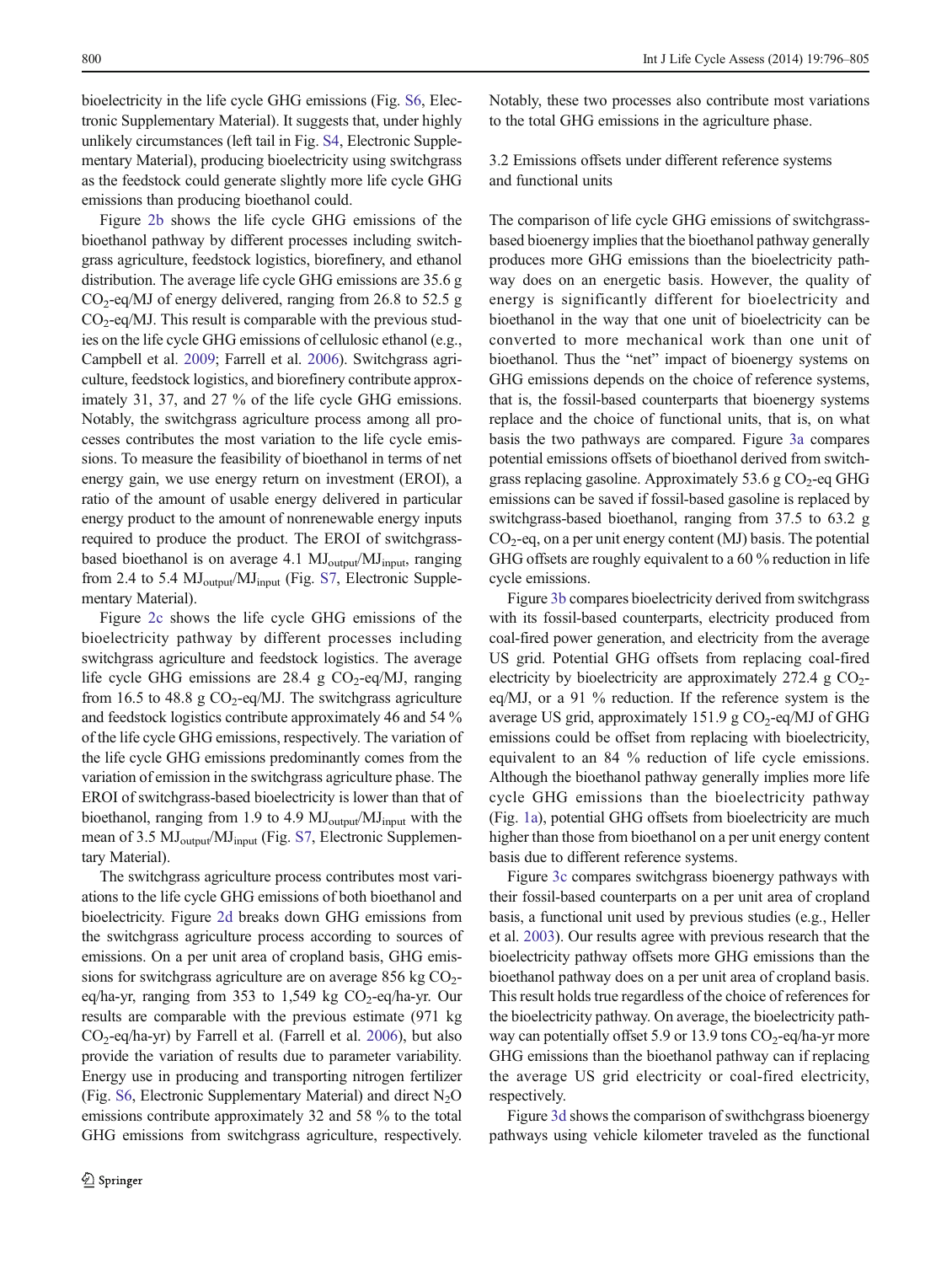<span id="page-5-0"></span>

Fig. 2 Life cycle GHG emissions of switchgrass-based bioenergy: a comparative results on an energetic basis, b bioethanol by processes, c bioelectricity by processes, and d agricultural components on a per hectare basis. Lines in each box represent median values of each output

unit, including the vehicle cycle. Life cycle GHG emissions for per vehicle kilometer traveled using bioethanol are estimated using the fuel economy of ethanol driven FFVs at twenty miles per gallon (mpg) (Kumar and Sokhansanj [2007\)](#page-9-0). Similarly, life cycle GHG emissions of gasoline on a per vehicle kilometer traveled basis are estimated using the average life cycle GHG emissions of gasoline (West et al. [2007\)](#page-9-0) and the fuel economy of gasoline powered FFVs at 25 mpg (Kumar and Sokhansanj [2007\)](#page-9-0). The results show that approximately 142.4 g  $CO<sub>2</sub>$ -eq/km GHG emissions could be offset if fueling FFVs using bioethanol instead of gasoline, ranging from 100.8 to 164.0 g  $CO_2$ -eq/km. Potential GHG offsets on a per vehicle kilometer traveled basis for bioelectricity are estimated using emissions of the average US grid, average emissions of coal-fired power generation in the USA in 2009 (EPA [2012](#page-8-0)), and the fuel economy of Nissan LEAF electric car (Humbird et al. [2011](#page-8-0)). Using the average US grid electricity as the reference, bioelectricity can potentially offset 70.6 g  $CO_2$ -eq/km GHG emissions, which are less than the potential offsets offered by bioethanol. If replacing average coal-fired electricity, bioelectricity could offset approximately



b 60

variable, with top lines as the 75th percentiles and bottom lines as the 25th percentiles. The end of whiskers represents minimum and maximum values of each output variable excluding outliers

157.2 g  $CO_2$ -eq/km GHG emissions which are a little bit more than what bioethanol could offset.

Given that the potential GHG offset of bioelectricity highly depends on the energy mix of the regional grid, we compare GHG offset potentials of bioethanol fueling FFVs and bioelectricity powering EVs on a per vehicle kilometer traveled basis in each of the 26 NERC subregions (Peterson and Haase [2009\)](#page-9-0). As shown in Table S3, bioethanol-fueled FFVs offer more GHG offsets than bioelectricity-powered EVs do in all NERC subregions. In general, bioethanol is less favored in regions with "dirtier grid", such as the Rocky Mountain Power Area (RMPA) than in regions with "cleaner grid", such as Northeast Power Coordinating Council/Upstate New York (NYUP). Davis et al. (Davis et al. [2008](#page-8-0)) indicate that switchgrass yields are characteristically low in the Western USA. Therefore, although there might exist large differences in GHG offsets in western NERC subregions (e.g., NWPP and CAMX), the amount of switchgrass that can be grown and thus the amount of switchgrass-based bioenergy that can be produced in these regions are relatively marginal. Also note that the spatial variations related to switchgrass agriculture are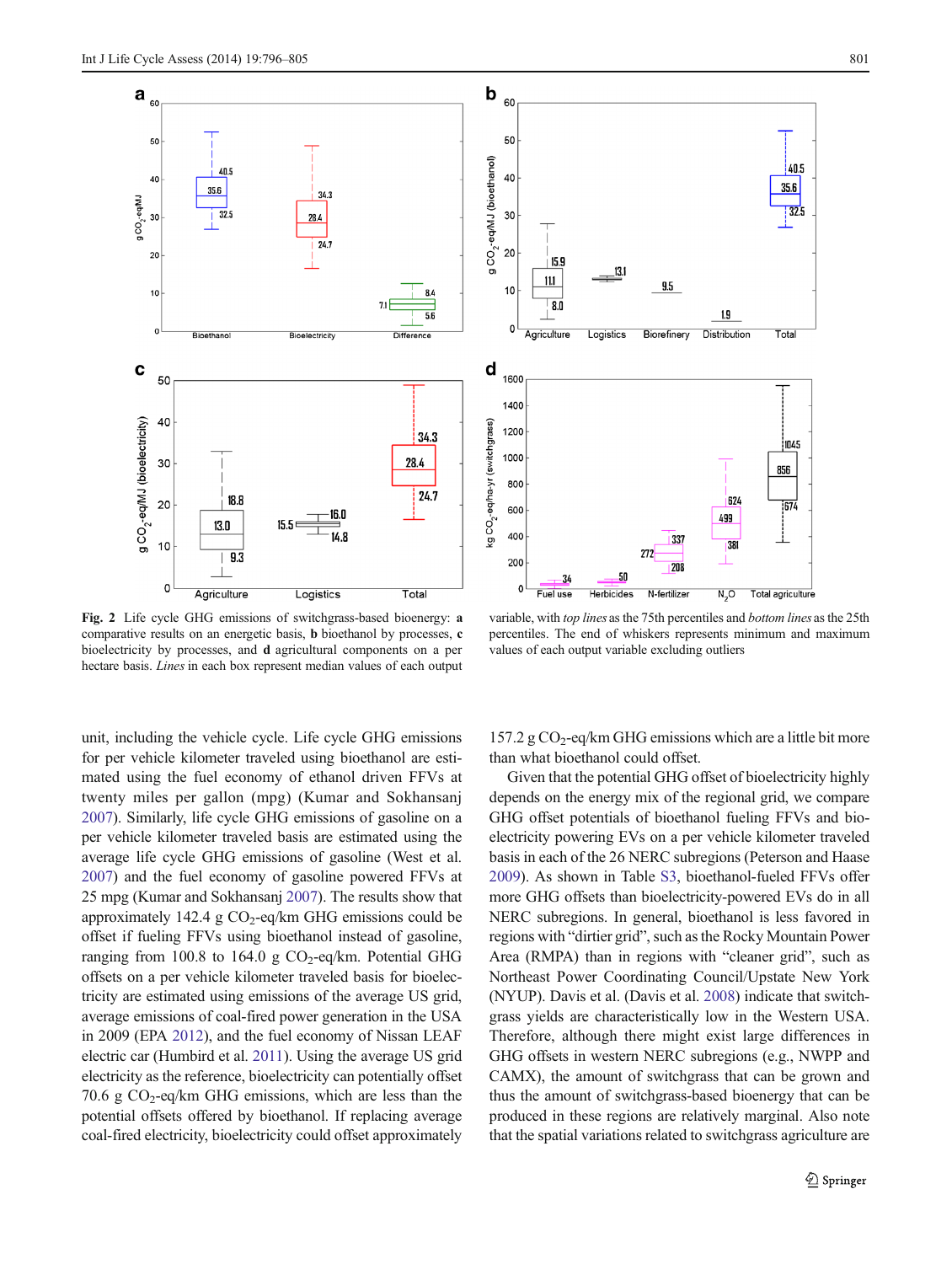<span id="page-6-0"></span>



Fig. 3 Life cycle GHG offsets of switchgrass-based bioenergy: a offsets of bioethanol replacing gasoline on a per megajoule basis, b offsets of bioelectricity replacing the coal-fired electricity and the average US grid electricity on a per megajoule basis and offsets of bioethanol and

bioelectricity replacing their fossil-based counterparts (in parentheses), c on a per unit area of cropland basis, and d on a per vehicle kilometer traveled basis including emissions from the vehicle cycle

not considered in this research, although it represents an interesting avenue for future study.

## 3.3 Uncertainty and sensitivity analysis

Uncertainties of the life cycle GHG analysis results for the two bioenergy pathways in our study are derived from probability distributions of key parameters. We examine the sensitivity of the result—difference of life cycle GHG emissions of bioethanol and bioelectricity—to these distributions. The results of the sensitivity analysis found that the difference of life cycle GHG emissions is most sensitive to the means of distributions of five parameters including mass fraction of cellulose in switchgrass, mass fraction of xylan in switchgrass, conversion efficiency of IGCC system, heating value of switchgrass (Fig. [4](#page-7-0)), and switchgrass yield (Fig. S8, Electronic Supplementary Material). Increasing mass fractions of cellulose and xylan in switchgrass and decreasing IGCC conversion efficiency and switchgrass heating value can make the bioelectricity pathway produce more life cycle GHG emissions than the bioethanol pathway do. In addition, switchgrass yield can

dramatically change the variation of the life cycle GHG emission difference between the two pathways, but not necessarily the mean value of the result. Whereas switchgrass composition (i.e., fractions of cellulose and xylan) are constrained to fairly small ranges, switchgrass yield is both highly variable and uncertain. Switchgrass yield can be affected by geography, soil type, precipitation, and management practices. Each of these factors contributes to a large range of viable switchgrass yields. In addition to variability arising from geographic heterogeneity, yields are also uncertain. Switchgrass is not currently cultivated as a commodity crop, and many of the yield predictions are based on extrapolation of controlled field experiments. This suggests the results of this study may have regional variation according to actual switchgrass yields. Finally, it is reasonable to expect that IGCC conversion efficiency will improve over time, resulting in similar trends of the initial analysis. The comparison results do not change very much when changing the means of other parameters (Figs. S8 and S10, Electronic Supplementary Material), standard deviations of normally distributed parameters (Fig. S9, Electronic Supplementary Material), and upper and lower limits of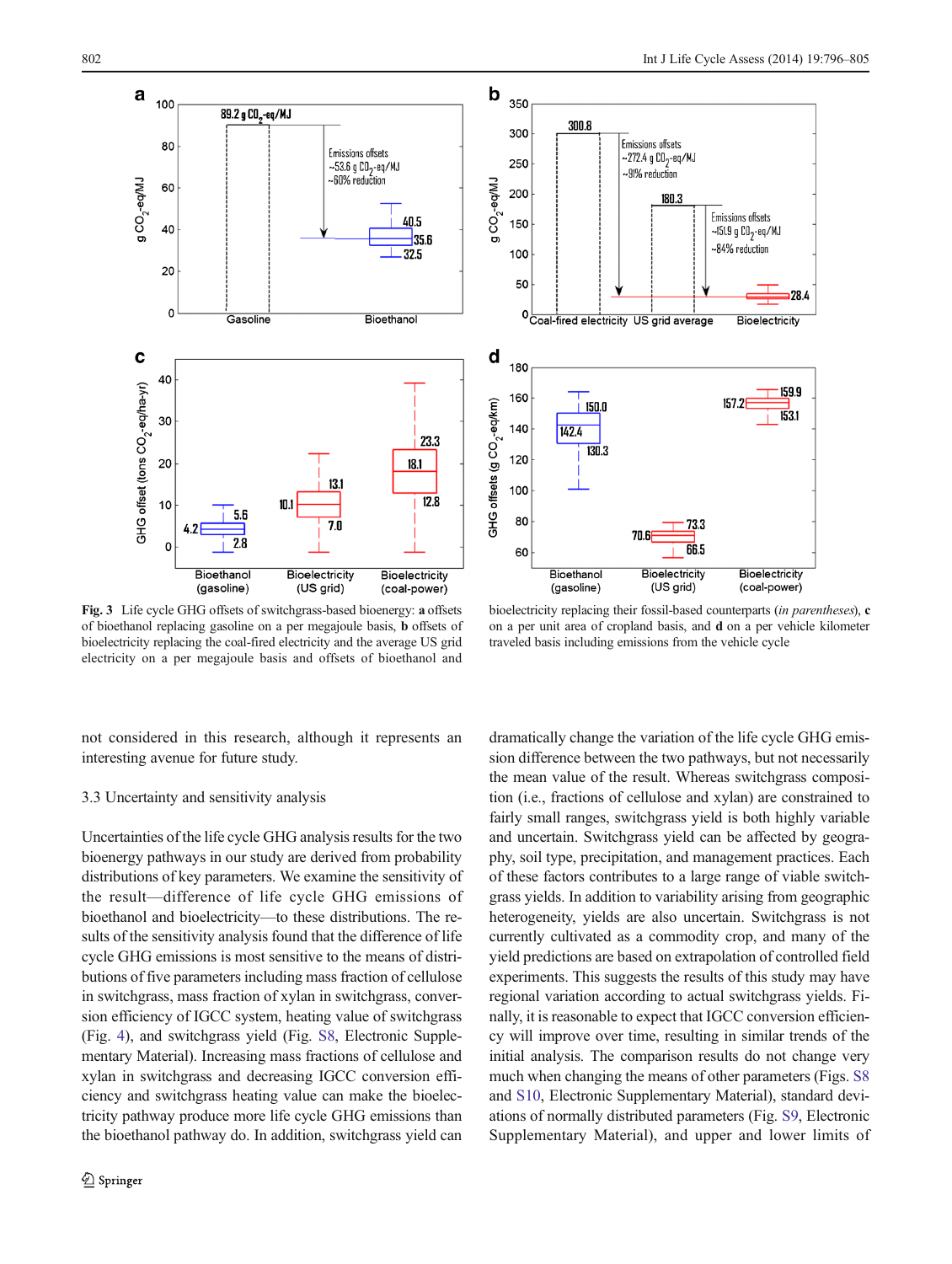<span id="page-7-0"></span>

triangularly distributed parameters (Fig. S11, Electronic Supplementary Material).

## 4 Discussion and conclusions

Our study agrees with the previous research that the bioethanol pathway generally produces more life cycle GHG emissions than the bioelectricity pathway does when compared on both a per megajoule and a per hectare basis. However, our results also show that, when compared as a function of vehicle miles traveled, the two pathways are comparable with marginal differences. In particular, using bioelectricity to replace grid power for EVs offsets fewer life cycle GHG emissions than using bioethanol to fuel FFVs in all of the 26 NERC subregions. This implies that, in regions with "cleaner" (cleaner means lower GHG emissions) grids, producing electricity from cellulosic biomass could only offer marginal GHG reduction, whereas cellulosic bioethanol becomes more promising to reduce life cycle GHG emissions. Despite the fact that the life cycle GHG emissions of bioethanol are higher than those of bioelectricity using the same feedstock, the potential GHG reduction of these two bioenergy pathways highly depends on the choice of reference system and the regional specifics of the reference system. Therefore, comparative LCA of bioenergy systems is most useful for decision support only when it is spatially explicit to address regional specifics and differences. Moving forward, the difference of GHG offsets from bioethanol and bioelectricity will change as the grid evolves. Based on the reference case in the EIA Annual Energy Outlook 2012 (EIA [2012\)](#page-8-0), which covers only  $CO<sub>2</sub>$ emissions instead of GHG emissions, bioethanol will offer more CO<sub>2</sub> offsets than bioelectricity in all NERC subregions on a per vehicle kilometer traveled basis (Fig. S13, Electronic Supplementary Material). In particular, bioethanol will offer more  $CO<sub>2</sub>$  offsets than bioelectricity in all subregions as grids in these subregions become cleaner. After 2015, the difference of  $CO<sub>2</sub>$  offsets from the two bioenergy pathways stays relatively stable, except in Midwest Reliability Council/East (MROE)—most of Wisconsin and the Upper Peninsula of Michigan—where bioethanol becomes increasingly more favorable as the grid evolves. In general, when the grids get cleaner over time, the favorability of bioethanol for GHG offsets increases. However, this time-dependent comparison does not account for potential efficiency increase of gasoline combustion, which may decrease the offsets of bioethanol.

Note that this time-dependent comparison does not account for potential efficiency improvements of vehicles, which may decrease the GHG offsets of bioethanol. This is a complex issue out the scope of this study, but represents an interesting avenue for future research.

In addition to the selection of reference systems, the choice of functional units reflects stakeholder interests and can significantly impact the comparison of GHG offset potentials for bioenergy pathways. The comparison in Figs. 4 and S13 (Electronic Supplementary Material) is made from a consumption perspective using per vehicle kilometer traveled as the functional unit. In other words, the provision of vehicle kilometer traveled using bioenergy is the main consideration. On the other hand, switchgrass produced from per unit area of cropland becomes the functional unit when the utilization of feedstock to produce bioenergy is the main concern. From this production point of view, the bioethanol pathway can potentially provide more GHG offsets than the bioelectricity pathway using either the average US grid or coal-fired power generation as the reference system.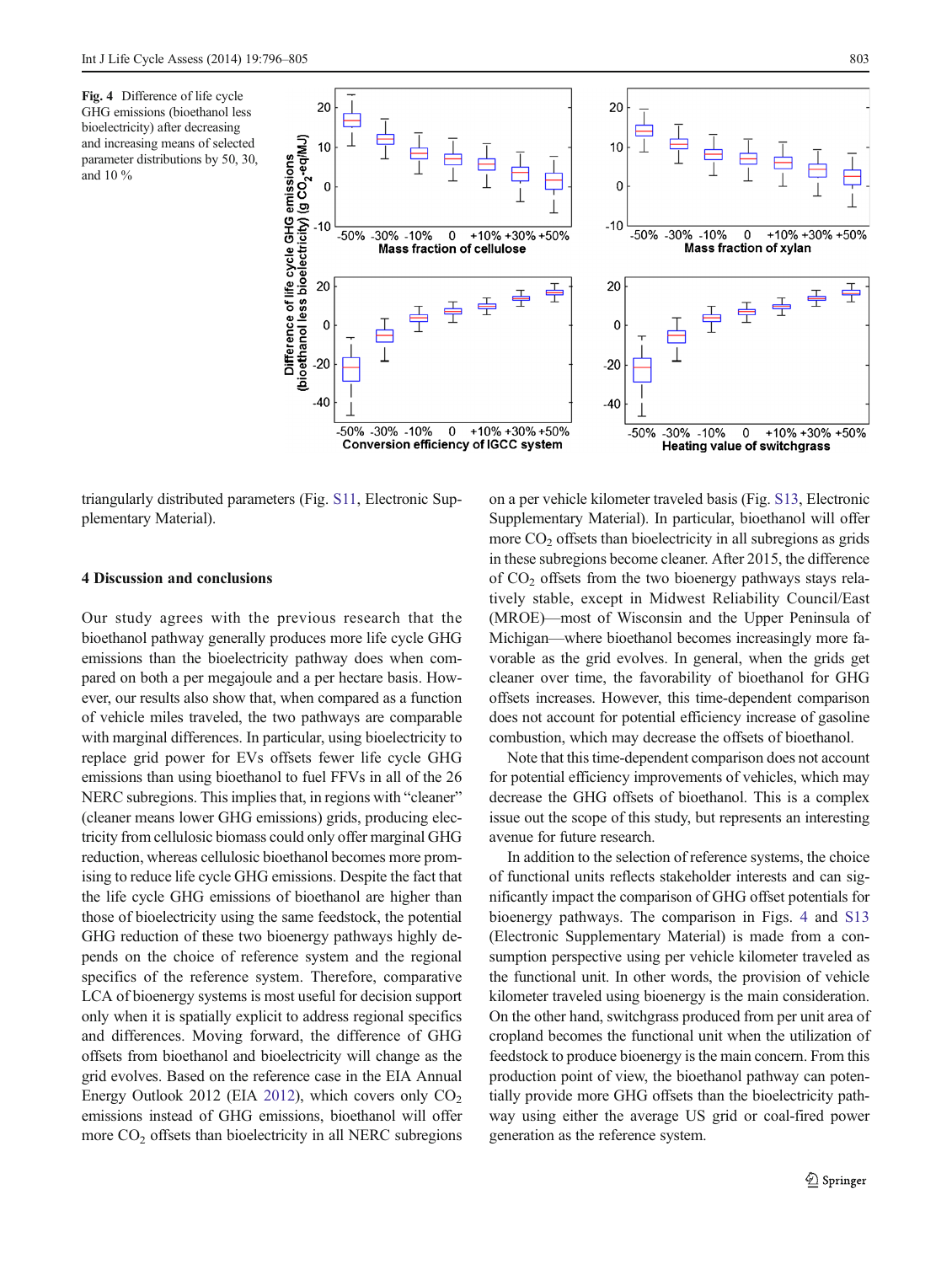<span id="page-8-0"></span>Due to variations of feedstock agriculture, technology specifics, and logistics, there are significant uncertainties associated with comparative life cycle GHG analysis of bioenergy systems. In this research, we capture uncertainties associated with the life cycle of switchgrass-based bioethanol and bioelectricity. However, we only use estimates from government databases (ANL 2012; DOE 2012; Peterson and Haase [2009\)](#page-9-0) as reference systems (i.e., life cycle GHG emissions of gasoline used, US grid, and coal-fired power generation) to represent the industry average. This is sufficient for the particular purpose of this research that is to show the importance of reference and functional unit in comparative life cycle GHG analysis of bioenergy systems. When decisions are to be made, however, higher resolution data should be collected to address regional specifics of the reference system and uncertainties associated with it. Other factors such as cost (Fig. S12, Electronic Supplementary Material) should be taken into account in a multi-criteria decision analysis framework. Moreover, the system boundaries of this study only consider the life cycle GHG emissions of the production of cellulosic bioethanol and bioelectricity. The GHG emissions associated with vehicle life cycle (e.g., processing of materials, manufacturing, distribution, operation, maintenance, and end-of-life) are not taken into account. Extending system boundaries in future work can obtain additional information for the comparative assessment of both biomass pathways.

Our study demonstrates that the reference and functional unit can significantly change bioenergy pathway choices. The comparative LCA of bioenergy systems is most useful for decision support only when it is spatially explicit to address regional specifics and differences. The difference of GHG offsets from bioethanol and bioelectricity will change as the grid evolves. When the grids get cleaner over time, the favorability of bioethanol for GHG offsets increases.

Acknowledgments This material is based upon work supported by the National Science Foundation under Grant No. 1132581. Any opinions, findings, and conclusions or recommendations expressed in this material are those of the authors and do not necessarily reflect the views of the National Science Foundation. S.C. also thanks the support provided by the Center for Sustainable Systems at the University of Michigan. S.L. thanks the support from the Dow Sustainability Fellows Program.

## References

- ANL (2012) The Greenhouse Gases, Regulated Emissions, and Energy Use in Transportation (GREET) Model. Transportation Technology Research and Development Center, Argonne National Laboratory, U.S. Department of Energy. [http://greet.es.anl.gov.](http://greet.es.anl.gov/) Accessed August 2012
- Bai Y, Luo L, Voet E (2010) Life cycle assessment of switchgrass-derived ethanol as transport fuel. Int J Life Cycle Assess 15(5):468–477. doi: [10.1007/s11367-010-0177-2](http://dx.doi.org/10.1007/s11367-010-0177-2)
- Bessou C, Ferchaud F, Gabrielle B, Mary B (2011) Biofuels, greenhouse gases and climate change. A review. Agron Sustain Dev 31(1):1–79. doi:[10.1051/agro/2009039](http://dx.doi.org/10.1051/agro/2009039)
- Brander M, Tipper R, Hutchison C, Davis G (2008) Consequential and Attributional Approaches to LCA: a Guide to Policy Makers with Specific Reference to Greenhouse Gas LCA of Biofuels. ecometrica press
- Brinkman N, Wang M, Weber T, Darlington T (2005) Well-to-wheels analysis of advanced fuel/vehicle systems — a north American study of energy use, greenhouse gas emissions, and criteria pollutant emissions. Argonne National Laboratory, Argonne
- Brown D, Gassner M, Fuchino T, Marechal F (2009) Thermo-economic analysis for the optimal conceptual design of biomass gasification energy conversion systems. Appl Therm Eng 29(11–12):2137– 2152. doi:[10.1016/j.applthermaleng.2007.06.021](http://dx.doi.org/10.1016/j.applthermaleng.2007.06.021)
- Campbell JE, Lobell DB, Field CB (2009) Greater transportation energy and GHG offsets from bioelectricity than ethanol. Science 324(5930):1055–1057. doi:[10.1126/science.1168885](http://dx.doi.org/10.1126/science.1168885)
- Carroll A, Somerville C (2009) Cellulosic biofuels. Annu Rev Plant Biol 60:165–182. doi[:10.1146/annurev.arplant.043008.092125](http://dx.doi.org/10.1146/annurev.arplant.043008.092125)
- Chamberlain JF, Miller SA, Frederick JR (2011) Using DAYCENT to quantify on-farm GHG emissions and N dynamics of land use conversion to N-managed switchgrass in the Southern US. Agric Ecosyst Environ 141(3-4):332–341. doi[:10.1016/j.agee.2011.03.011](http://dx.doi.org/10.1016/j.agee.2011.03.011)
- Cherubini F, Peters GP, Berntsen T, Stromman AH, Hertwich E (2011) CO2 emissions from biomass combustion for bioenergy: atmospheric decay and contribution to global warming. GCB Bioenergy 3(5): 413–426. doi[:10.1111/j.1757-1707.2011.01102.x](http://dx.doi.org/10.1111/j.1757-1707.2011.01102.x)
- Davis EB, Jager HI, West TO, Perlack RD, Brandt CC, Wullschleger SD, Baskaran LM, Wilkerson EG, Downing ME, Gunderson CA (2008) Exploring Potential U.S. Switchgrass Production for Lignocellulosic Ethanol. U.S. Department of Energy Publications. [http://digitalcommons.unl.edu/usdoepub/16.](http://digitalcommons.unl.edu/usdoepub/16) Accessed August 2012 DOE (2012) Fuel Economy Guide. U.S. Department of Energy
- DSIRE (2012) Renewable Portfolio Standard Policies. Database of State Incentives for Renewables & Efficiency
- EIA (2012) Annual Energy Outlook 2012. U.S. Energy Information Administration
- EPA (2012) Emissions & Generation Resource Integrated Database (eGRID). U.S. Environmental Protection Agency, Washington D.C.
- Farrell AE, Plevin RJ, Turner BT, Jones AD, O'Hare M, Kammen DM (2006) Ethanol can contribute to energy and environmental goals. Science 311(5760):506–508. doi:[10.1126/science.1121416](http://dx.doi.org/10.1126/science.1121416)
- Fu GZ, Chan AW, Minns DE (2003) Life cycle assessment of bio-ethanol derived from cellulose. Int J Life Cycle Assess 8(3):137–141. doi: [10.1065/lca2003.03.109](http://dx.doi.org/10.1065/lca2003.03.109)
- Groode TA (2008) Biomass to ethanol: potential production and environmental impacts. Massachusetts Institute of Technology, Cambridge
- Hawkins TR, Singh B, Majeau-Bettez G, Strømman AH (2013) Comparative environmental life cycle assessment of conventional and electric vehicles. J Ind Ecol 17(1):53–64. doi:[10.1111/j.1530-](http://dx.doi.org/10.1111/j.1530-9290.2012.00532.x) [9290.2012.00532.x](http://dx.doi.org/10.1111/j.1530-9290.2012.00532.x)
- Heller MC, Keoleian GA, Volk TA (2003) Life cycle assessment of a willow bioenergy cropping system. Biomass Bioenerg 25(2):147– 165. doi[:10.1016/s0961-9534\(02\)00190-3](http://dx.doi.org/10.1016/s0961-9534(02)00190-3)
- Hertel TW, Golub AA, Jones AD, O'Hare M, Plevin RJ, Kammen DM (2010) Effects of US maize ethanol on global land use and greenhouse gas emissions: estimating market-mediated responses. BioScience 60(3):223–231
- Hill J, Nelson E, Tilman D, Polasky S, Tiffany D (2006) Environmental, economic, and energetic costs and benefits of biodiesel and ethanol biofuels. Proc Natl Acad Sci U S A 103(30):11206–11210. doi[:10.](http://dx.doi.org/10.1073/pnas.0604600103) [1073/pnas.0604600103](http://dx.doi.org/10.1073/pnas.0604600103)
- Humbird D, Davis R, Tao L, Kinchin C, Hsu D, Aden A, Schoen P, Lukas J, Olthof B, Worley M, Sexton D, Dudgeon D (2011) Process design and economics for biochemical conversion of lignocellulosic